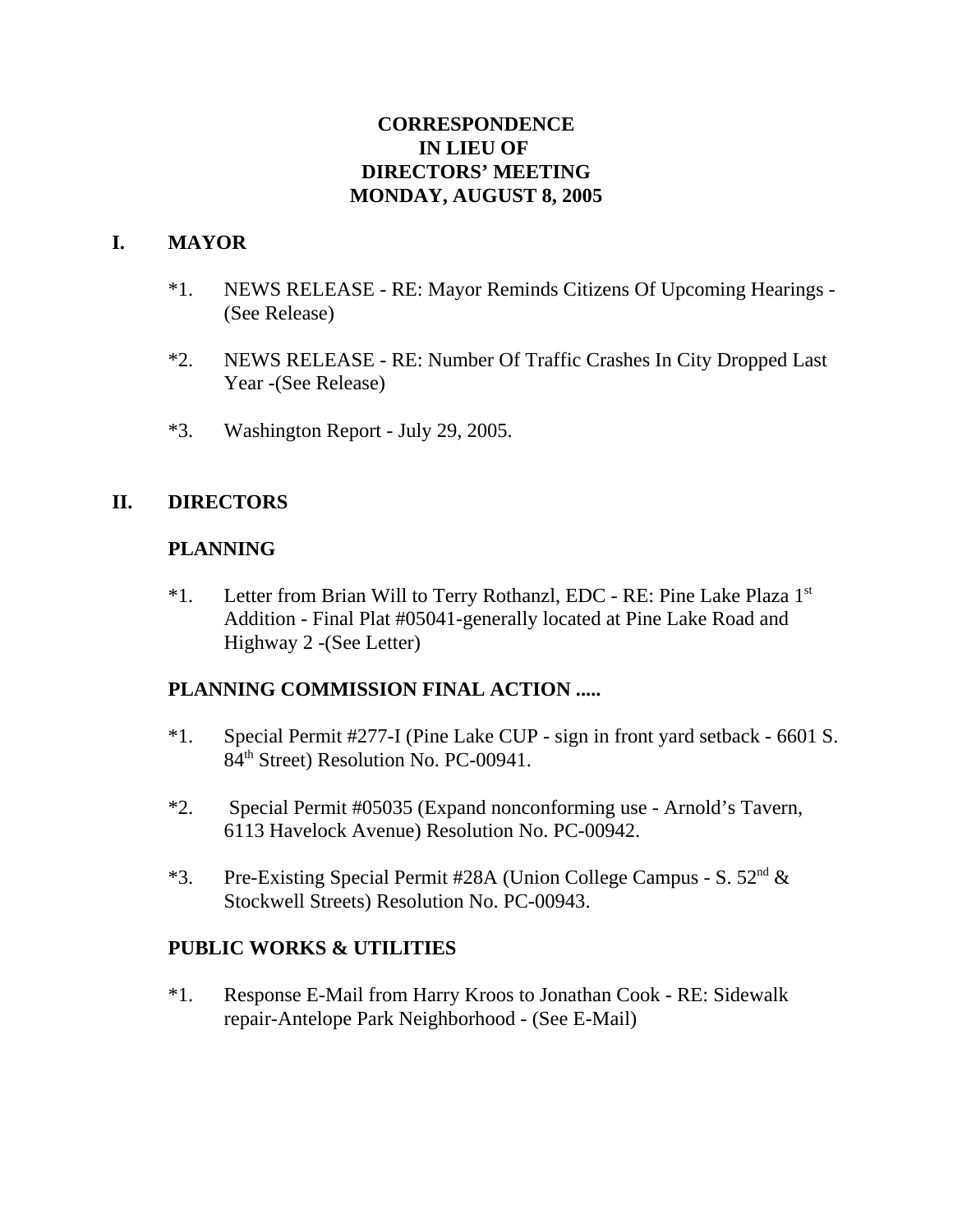- \*2. Memo & Material from Kenneth D. Smith RE: Parking Budget -Rate Adjustments -(See Material)
- \*3. Response E-Mail from Scott Opfer to John Higgins RE: Safety Problem- (See E-Mail)
- \*4. Public Works & Utilities ADVISORY RE: Upcoming Storm Sewer Project-Lexington To Colby-between  $63<sup>rd</sup>$  &  $64<sup>th</sup>$  Streets-Project #531007-Construction To Start Wednesday, August 10, 2005 - (See Advisory)

# **III. CITY CLERK**

\*1. Veto Message from Mayor Coleen Seng brought into Council Office by City Clerk Joan Ross - RE: Veto Message-Bill #05R-161-Granting the Appeal from Impact Fees at 2464 Woodscrest Avenue - (See Veto Message)

# **IV. COUNCIL**

# **A. COUNCIL REQUESTS/CORRESPONDENCE**

### **JON CAMP**

- \*1. E-Mail from Ruth Jones to Jon Camp RE: Parking Rate Increase -(See E-Mail)
- \*2. E-Mail from Jon Camp to Karl Fredrickson, Public Works & Utilities Director - RE: Parking Meters-let's be "colorful" not sterile -(See E-Mail)

### **JONATHAN COOK**

1. Request to Lynn Johnson, Parks & Recreation Director/Bruce Dart, Health Director - RE: Clean up after your dog signs - (RFI#125 - 7/28/05). — **1.) SEE RESPONSE FROM JIM WEVERKA, ANIMAL CONTROL CHIEF RECEIVED ON RFI#125 - 7/29/05.**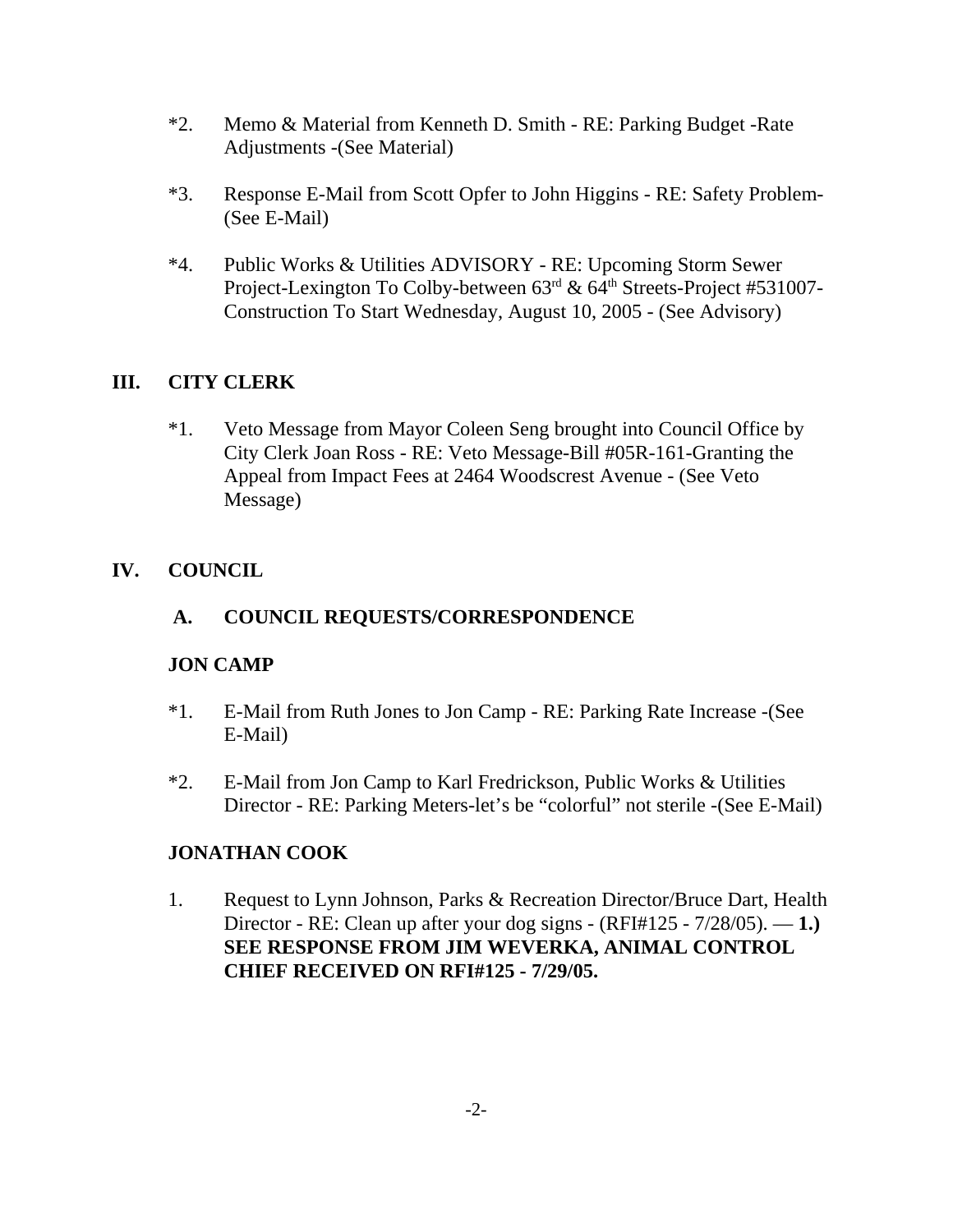### **COUNCIL - RFI'S**

1. Request to Public Works & Utilities Department - RE: Salt Creek Floodplain segment of South Beltway - (RFI#1 - 6/28/05). — **[NOTE: 1.) Received response from Nicole Fleck-Tooze, Public Works & Utilities Department on Council RFI#1-7/18/05-listed & response attached on the Directors' Addendum for July 18th.]** 

# **ROBIN ESCHLIMAN**

- 1. Request to Mark Bowen, Mayor's Office RE: Weekly updates to the City Council on the status of ITI - (RFI#1 - 7/07/05). — **1.) SEE RESPONSE FROM MARK BOWEN, MAYOR'S OFFICE RECEIVED ON RFI#1 - 8/04/05.**
- \*2. E-Mail from Scott LeFevre, CEO, Developmental Services of Nebraska, Inc. to Robin Eschliman - RE: Joint Statement Of The Department Of Justice And The Department Of Housing And Urban Development-Group Homes, Local Land Use, and The Fair Housing Act - (See Material)

# **ANNETTE McROY**

- 1. Request to Karl Fredrickson, Public Works & Utilities Director/Lynn Johnson, Parks & Recreation Director - RE: A Divided City - (RFI#166 - 7/21/05)
- 2. Request to Public Works & Utilities-Water RE: Concerned the water pressure provided to the Highlands neighborhood is less than adequate - (RFI#167 - 7/29/05)
- 3. Request to Public Works & Utilities-Sidewalks RE: Construction of a sidewalk on City property along NW 1<sup>st</sup> Street-south of Fire Station 14 -(RFI#168 - 7/29/05)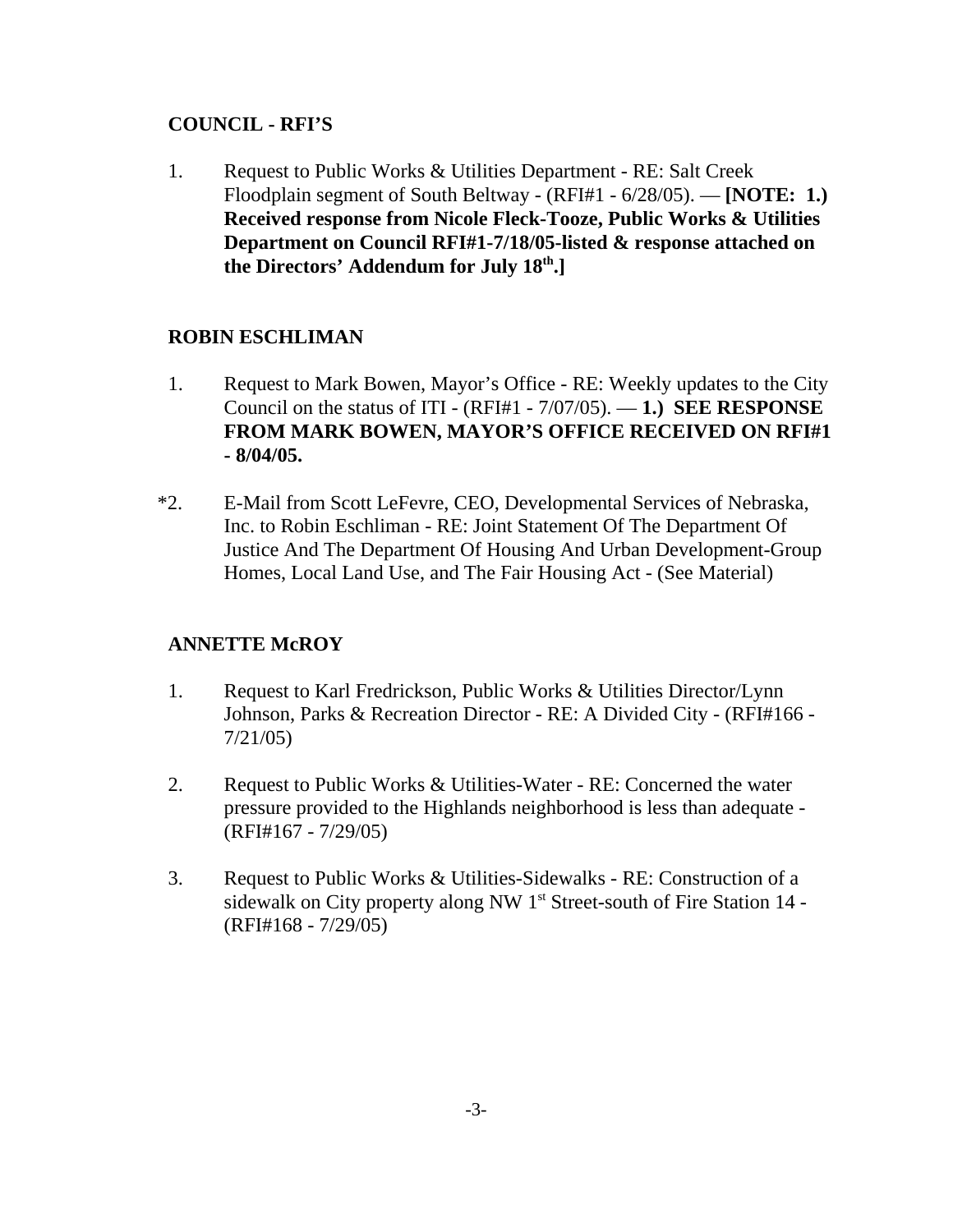#### **PATTE NEWMAN**

- 1. Request to Karl Fredrickson, Public Works & Utilities Director/Police Chief Tom Casady - RE: Please provide the crash data for the intersection of 44th & Cleveland - (RFI#36 - 7/25/05) — **1.) SEE RESPONSE FROM POLICE CHIEF TOM CASADY RECEIVED ON RFI#36 - 7/25/05.**
- \*2. Response E-Mail from Joel Pedersen, Assistant City Attorney to Patte Newman - RE: Graffiti removal ordinances -(See E-Mail)

### **V. MISCELLANEOUS**

- \*1. E-Mail from Keith & Ruth Pearson RE: Lincoln Municipal Band -(See E-Mail)
- \*2. E-Mail from Nancy Sepahpur RE: 05R-165 Misc. 05012 Application of Developmental Services of Nebraska, Inc., to allow a group home on property generally located at 4000 Lindsey Circle -(See E-Mail)
- \*3. Letter from Brian R. Watkins, Association President, University Place Business Association - RE: North East Police Sub-Station -(See Letter)
- \*4. Letter from Mr. & Mrs. C.M. Dale RE: The Municipal Band concerts at Antelope Park -(See Letter)
- \*5. Letter from Steve Pella, Vice President Nebraska Operations, Aquila RE: Rate increase - (See Letter)
- \*6. E-Mail with attached letter from Jerry Hoffman, Citizens for Quality Parks & Trails - RE: City Budget- Resolution on Adequate Funding for Quality Parks and Trails-Draft July 20, 2005 - (See E-Mail's)
- \*7. E-Mail from Bob Hampton RE: Thank-you for passing the sewer and water rate increases -(See E-Mail)
- \*8. E-Mail from Stan Oswald RE: Farmer's Market -(See E-Mail)
- \*9. E-Mail from Susan Thatcher RE: Mickle Community Learning Center after school program 2005-2006 -(See E-Mail)